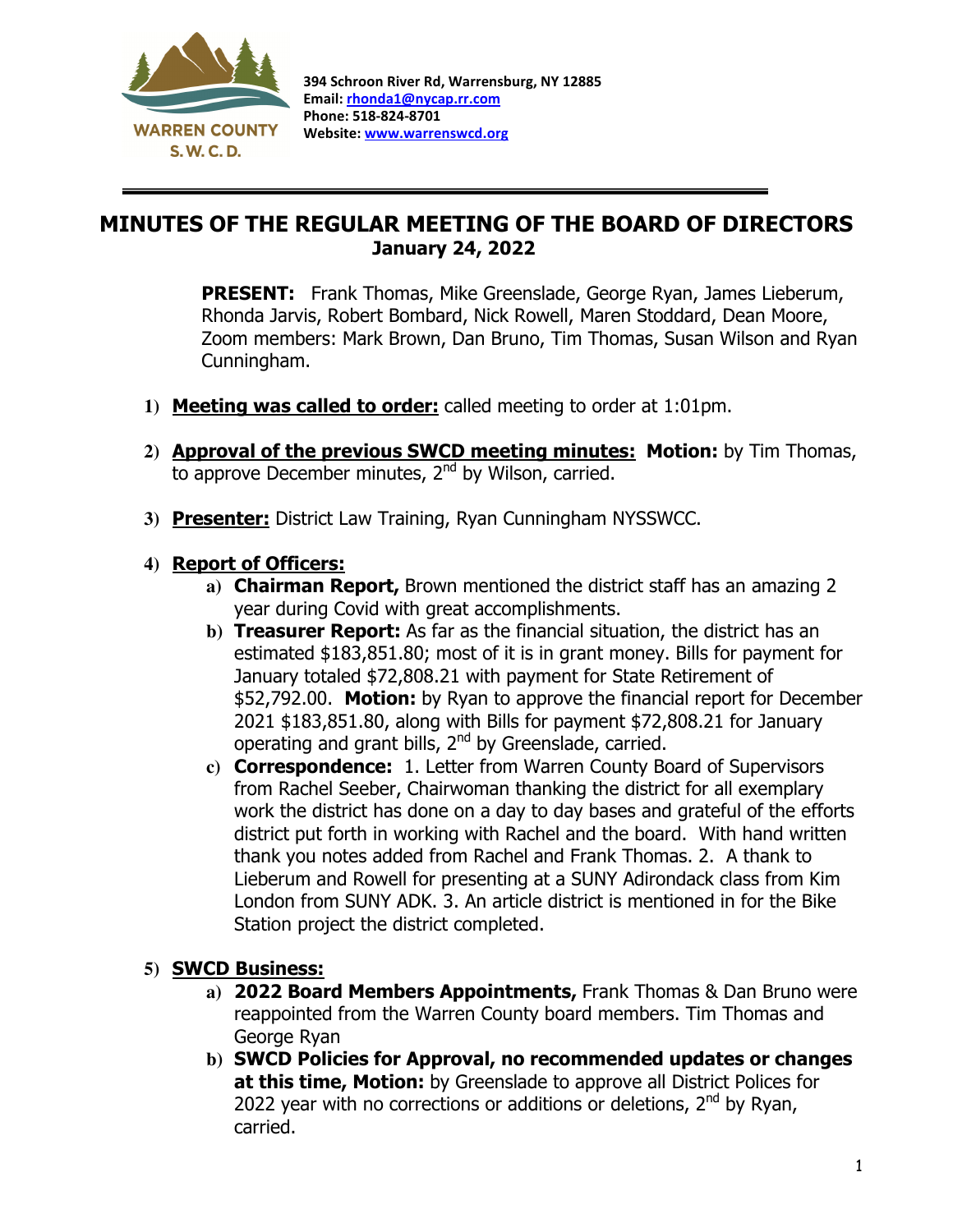- **c)** 2021 Annual Plan of Work review, 2021 Annual Plan of Work was sent to all board members to review with comments. All were very happy with the outcome of this year accomplishments, great job Warren County SWCD staff.
- **d)** Lake George-removal from the NYSDEC 303d list, At the Water Quality meeting Lieberum mentioned that he was made a where that the NYSDEC will be removing Lake George from the 303d list. Motion: by Ryan for Lieberum to put in some comments on why Lake George should continue to be on the 303d list,  $2<sup>nd</sup>$  by Frank Thomas, carried.
- **e)** CWICNY and Upper Hudson Coalition appointments, Motion: by Tim Thomas to approve Lieberum at primary treasurer for CWICNY and Rhonda as alternate and Rowell as primary for Upper Hudson Coalition, 2<sup>nd</sup> by Ryan, carried.
- **f)** 2022 Legislative Days, Lieberum submitted 3 articles to New York Association of Conservation Districts (NYACD) for inclusion in the Legislative Days projects and programs publication. So NYACD representative has scheduled up zoom meetings with Senator Dan Stec and Assemblyman Matt Simpson. If any of the board members are interested in attending the zoom meeting you may come to office or get on the zoom meeting, please let Lieberum know. Brown, Wilson, Greenslade, Tim Thomas are interested in attending.
- **g)** 2022 Water Quality Symposium, Susan Wilson is interested in taking some classes at this 2022 event. If any other board member is interested in attending some classes, please let Rhonda or Lieberum know so they can get you registered.
- **h)** 2022 Ranger School 4hr Erosion & Stormwater training, Motion: by Tim Thomas to present a 4hr Erosion and Stormwater training at the Ranger School and B.O.C.E.S for no charge,  $2^{nd}$  by Greenslade, carried.
- **i)** The Farm Talks, Stoddard mentioned the district will be hosting a virtual Farm Talks evening on February 3<sup>rd</sup>, 20,22 at 6pm. Speaker will be Bill Richmond form the Adirondack Worm Farm and will include talk about composting as well. If any of the board members are interested in Farm talks please let Rhonda or Rowell know. Already 50 people signed up and there is more space available.
- **j)** 2022 Tree and Shrub program- minor changes, Stoddard mentioned the minor changes of species switching and some price changes in the tree and shrub form and it has been sent out.
- **k)** February Board meeting: Trainings for Workplace Violence and Sexual Harassment for staff and directors per state mandate each year. Rhonda mentioned that all members of the board and staff will need to attend this meeting if not available they will need to take these trainings and get the completed certificate to Rhonda. Amy Clute at Warren County Self Insurance will be presenting them.
- **l)** NYSDEC grant awards, Motion: by Bruno to accept the awards from NYS DEC grants and with Lieberum signing for the grants for the 3 culvert grants (Alden Brook-Horicon, Stock farm road, Chestertown and Swan Street, Warrensburg) and another erosion and sediment grant, along with funding from CWICNY and the Upper Hudson Coalition for the Crandall Park